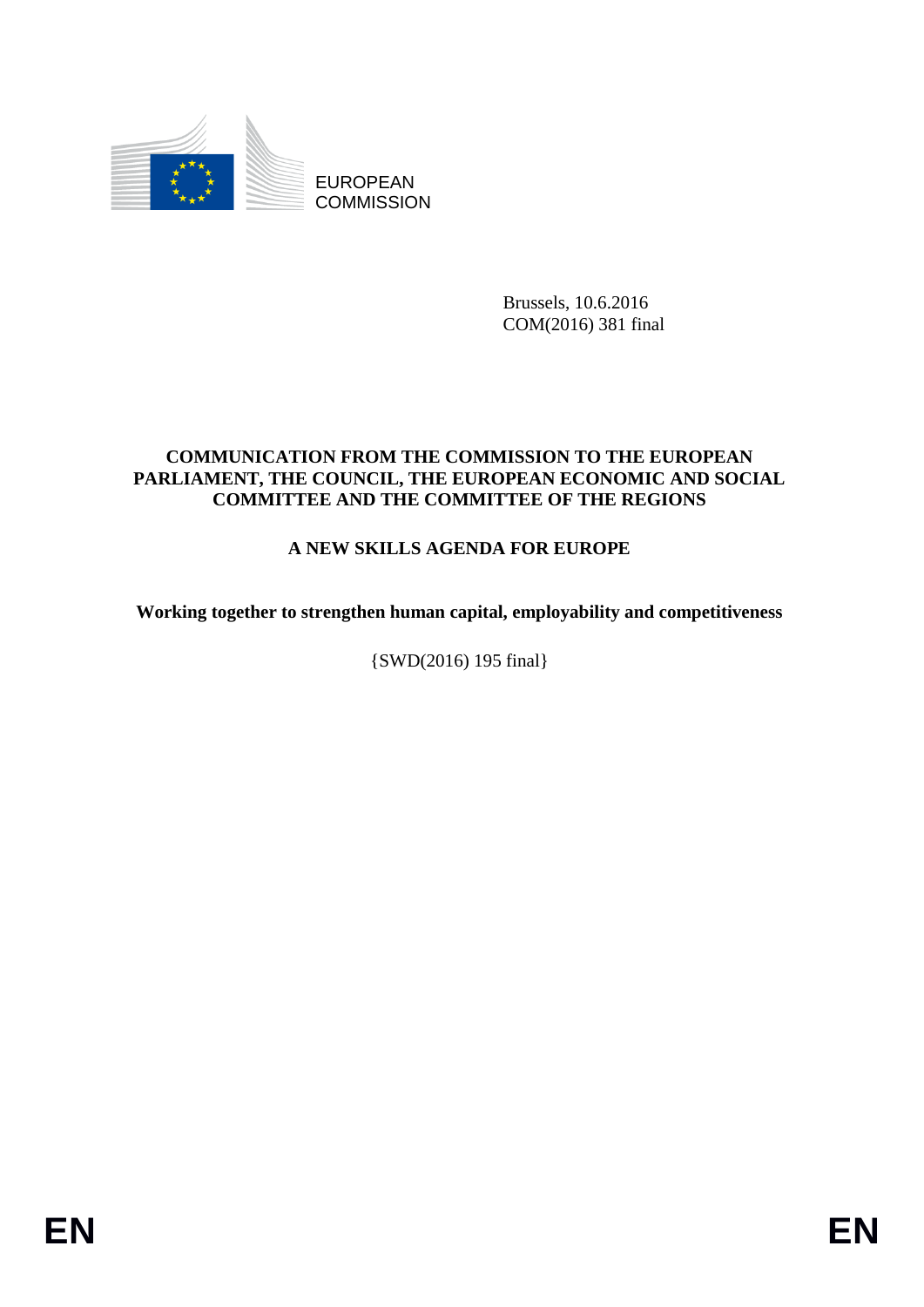## **A NEW SKILLS AGENDA FOR EUROPE**

#### *Working together to strengthen human capital, employability and competitiveness*

## **1. INTRODUCTION**

Skills<sup>1</sup> are a pathway to employability and prosperity. With the right skills, people are equipped for good-quality jobs and can fulfil their potential as confident, active citizens. In a fast-changing global economy, skills will to a great extent determine competitiveness and the capacity to drive innovation. They are a pull factor for investment and a catalyst in the virtuous circle of job creation and growth. They are key to social cohesion.

Yet the situation in Europe calls for action. 70 million Europeans lack adequate reading and writing skills, and even more have poor numeracy and digital skills, putting them at risk of unemployment, poverty and social exclusion<sup>2</sup>. More than half of the 12 million long-term unemployed are considered as low-skilled. Higher education institutions need to ensure that they equip graduates with relevant and up-to-date skills.

Skills gaps and mismatches are striking. Many people work in jobs that do not match their talents. At the same time, 40% of European employers have difficulty finding people with the skills they need to grow and innovate. Education providers on the one hand and employers and learners on the other have different perceptions of how well prepared graduates are for the labour market. Too few people have the entrepreneurial mindsets and skills needed to set up their own business.

National and regional labour markets and education and training systems encounter specific challenges, but all Member States face similar problems and opportunities:

- Skill acquisition and development are essential for the performance and modernisation of labour markets in order to provide new forms of flexibility and security for job seekers, employees, and employers alike.
- Skills mismatches hinder productivity and growth and affect Member States' resilience to economic shocks.
- The digital transformation of the economy is re-shaping the way people work and do business. New ways of working are affecting the types of skills needed, including innovation and entrepreneurship. Many sectors are undergoing rapid technological change and digital skills are needed for all jobs, from the simplest to the most complex. High skills enable people to adapt to unforeseen changes. Similarly, the transition to a low carbon and circular economy means creating and adapting to business models and job profiles.
- The EU workforce is ageing and shrinking, leading to skills shortages in some cases. To compensate for this it is necessary to increase labour market participation and productivity. Women represent 60% of new graduates, but their employment rate remains below that of men and women and men tend to work in different sectors. Inclusive labour markets should draw on the skills and talents of all, including the low-skilled and other vulnerable groups. In the global race for talent, we need to nurture our skilled workers, reduce brain drain, while facilitating mobility of EU citizens, attracting talent from abroad and making better use of migrants' skills.

 $<sup>1</sup>$  The term 'skills' is used to refer broadly to what a person knows, understands and can do.</sup>

<sup>&</sup>lt;sup>2</sup> Evidence for the information presented in this Communication is provided in the accompanying Staff Working Document.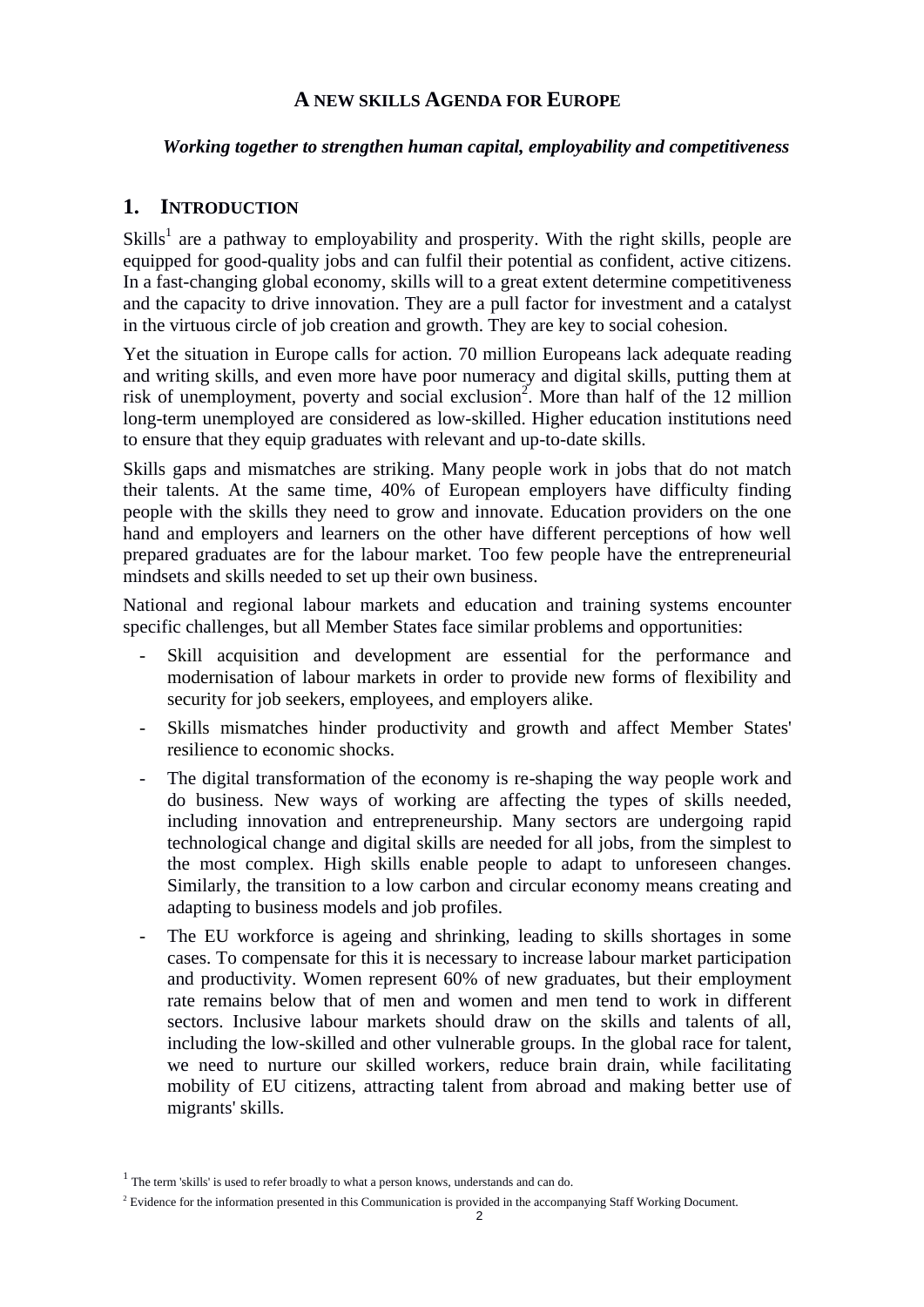- The quality and relevance of the education and training available, including teaching standards, vary widely. This contributes to increasing disparities in the economic and social performance of Member States, whereas stronger education and skills policies are key to shape innovation and could facilitate upward convergence towards the best performing countries.
- Perceptions are not always rooted in reality; for example, more awareness of the good employment outcomes of Vocational Education and training (VET) can make it a genuine first choice for more people. Similarly, increasing the attractiveness of the teaching profession would stimulate talented young people to pursue this career.
- People increasingly learn in settings outside formal education online, at work, through professional courses, social activities or volunteering. These learning experiences can often go unrecognised.

Tackling the skills challenges will require significant policy efforts and systemic reforms in education and training. It will require smart investments in human capital from both public and private sources, in line with the Stability and Growth Pact. The need for reinforced and updated skills also features prominently in the draft outline of the European Pillar of Social Rights presented on  $8$  March<sup>3</sup>.

While competence for the content of teaching and the organisation of education and training systems lies with Member States, a concerted effort is required to achieve meaningful, sustainable results. The EU-level already makes an important contribution to strengthening Europe's skills base, notably in the European Semester, the Europe 2020 Strategy with its two-fold education target, the Investment Plan for Europe, the strategic framework for cooperation in education and training "ET2020", the interventions of the European Structural and Investment Funds. The European Social Fund and the European Regional Development Fund alone will inject over EUR 30 billion to support skills development in the period 2014-2020, and the Erasmus+ programme supports skills development in education and training with nearly EUR 15 billion.

The New Skills Agenda presented today is number one in the list of major initiatives in the Commission Work Programme 2016. It supports a shared commitment and works towards a common vision about the strategic importance of skills for sustaining jobs, growth and competitiveness. This Skills Agenda strengthens and, in some cases, streamlines existing initiatives to better assist Member States in their national reforms as well as to trigger a change of mindsets in both individuals and organisations. It seeks a shared commitment to reform in a number of areas where Union action brings most added value. It is centred around three key work strands:

- 1. Improving the quality and relevance of skills formation
- 2. Making skills and qualifications more visible and comparable
- 3. Improving skills intelligence and information for better career choices

EU-level action alone will not suffice. Success depends on the commitment and expertise of many players: national governments, regions, local authorities, businesses and employers, workers and civil society, and people themselves, taking up opportunities to make the best of their talents. In particular, social partners will have a key role to play in ensuring the Agenda is successfully developed and implemented, and keeps pace with the fast-changing needs of our labour market and society.

<sup>&</sup>lt;sup>3</sup> Launching a consultation on a European Pillar of Social Rights; COM(2016) 127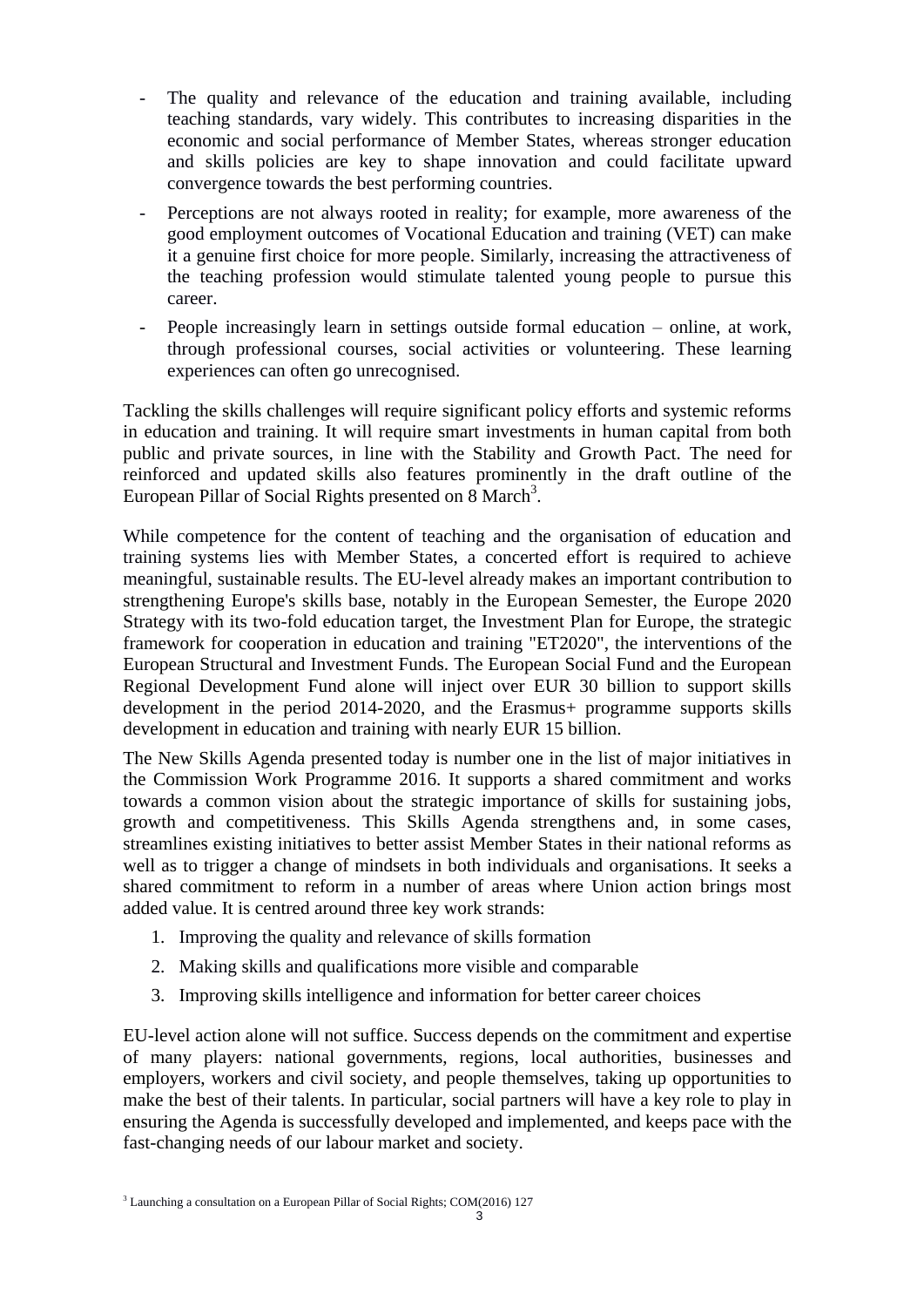## **2. RAISING THE BAR: PRIORITIES FOR ACTION**

#### **2.1. IMPROVING THE QUALITY AND RELEVANCE OF SKILLS FORMATION**

People need a broad set of skills to fulfil their potential both at work and in society. At EU level, the policy focus on educational attainment has brought significant achievements. In 2014, around 10 million more people completed higher education than in 2010, and the number of young people dropping out of school had fallen to 4.5 million from 6 million in 2010. This is significant progress towards the Europe 2020 targets.

Increasingly, however, evidence shows that policies to increase attainment alone are not sufficient. The quality and the relevance of what people learn are now centre-stage. Many young people leave education and training without being sufficiently prepared to enter the labour market and without the skills or mindset to start their own business.

Acquiring skills is a lifelong process, both formal and informal, and starts very young. The positive long-term effects of good quality early education are significant and well documented, laying the foundation for future ability and motivation to learn.

Beyond looking for the right occupation-specific skills, employers are increasingly demanding transferable skills, such as the ability to work in a team, creative thinking and problem solving. This skills mix is also essential for people considering starting their own business. Yet too little emphasis is usually placed on such skills in curricula and they are rarely formally assessed in many Member States. Interdisciplinary profiles – people with the ability to combine work across different fields - are increasingly valued by employers, but are in short supply on the labour market.

#### **Strengthening the foundation: basic skills**

Europe faces a basic skills challenge. People need a minimum level of basic skills, including numeracy, literacy and basic digital skills, to access good jobs and participate fully in society. These are also the building blocks for further learning and career development. Around a quarter of the European adult population struggles with reading and writing, and has poor numeracy and digital skills. More than 65 million people in the EU have not achieved a qualification corresponding to upper secondary level. This rate varies significantly across EU countries, reaching 50% or more in some.

As most jobs increasingly require complex skills, low-qualified people have fewer employment opportunities available to them. They are also more vulnerable to precarious jobs and are twice as likely as better qualified people to experience long-term unemployment. Under-skilled individuals are also often vulnerable consumers, especially in increasingly complex markets.

1. *To improve the employment opportunities of low-skilled adults in Europe, Member States should put in place pathways for upskilling via a Skills Guarantee established in co-operation with social partners and education and training providers, as well as local, regional and national authorities. Upskilling should be open to people both in-work and out of work. Low-skilled adults should be helped to improve their*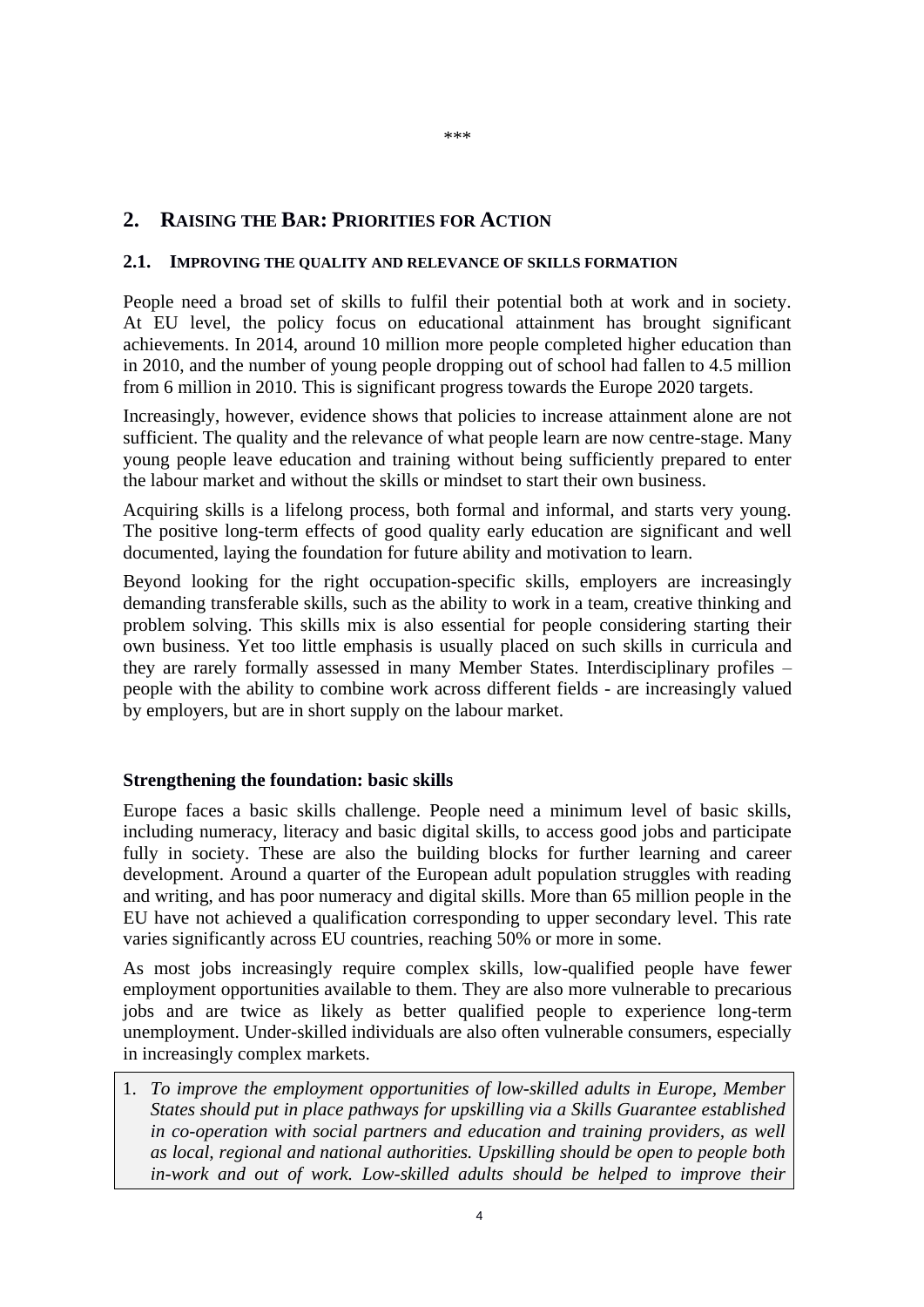*literacy, numeracy and digital skills and – where possible – develop a wider set of skills leading to an upper secondary education qualification or equivalent.*

*The Commission proposes that a Skills Guarantee be established (see ref. doc COM(2016) 382) to provide:* 

- *a skills assessment, enabling low-qualified adults to identify their existing skills and their upskilling needs;*
- *a learning offer, responding to the specific needs of individuals and of local labour markets;*
- *opportunities to have their skills validated and recognised.*

### **Building resilience: key competences and higher, more complex skills**

Formal education and training should equip everyone with a broad range of skills which opens doors to personal fulfilment and development, social inclusion, active citizenship and employment. These include literacy, numeracy, science and foreign languages, as well as transversal skills and key competences such as digital competences, entrepreneurship, critical thinking, problem solving or learning to learn, and financial literacy.

Early acquisition of these skills is the foundation for the development of higher, more complex skills which are needed to drive creativity and innovation. These skills need to be strengthened throughout life, and allow people to thrive in fast-evolving workplaces and society, and to cope with complexity and uncertainty.

While some of these competences already have an established place in educational systems, this is not typically the case for key competences such as entrepreneurship and citizenship, or transversal skills. Where some Member States have taken steps to incorporate them in curricula, this has not always been done consistently. To promote a shared understanding of two of these competences, the Commission has developed reference frameworks for digital competences<sup>4</sup> (now taken up in 13 Member States) and entrepreneurship<sup>5</sup> – newly published.

The Commission will work further with stakeholders to develop tools for assessing and validating these competences. These tools will enable public authorities and private bodies to improve their guidance, training and mentoring services for young people, job seekers and individuals in general. The Commission will also support EU countries, regions and education and training institutions to help young people acquire the entrepreneurial competences which can help them to set up their own business or social enterprise. EU programmes such as Erasmus+, COSME, and the European Social Fund already provide financial support to this end.

2. *To help more people acquire a core set of skills, the Commission intends to launch a revision of the Key Competences Framework<sup>6</sup> in 2017. The goal is to develop a shared understanding of key competences and to further foster their introduction in education and training curricula. The revision will also provide support for better developing and assessing these skills. Special attention will be paid to promoting* 

<sup>&</sup>lt;sup>4</sup> <https://ec.europa.eu/jrc/digcomp/>

<sup>&</sup>lt;sup>5</sup> <https://ec.europa.eu/jrc/entrecomp>

<sup>&</sup>lt;sup>6</sup> Recommendation Key competences for lifelong learning; OJ 2006/962/EC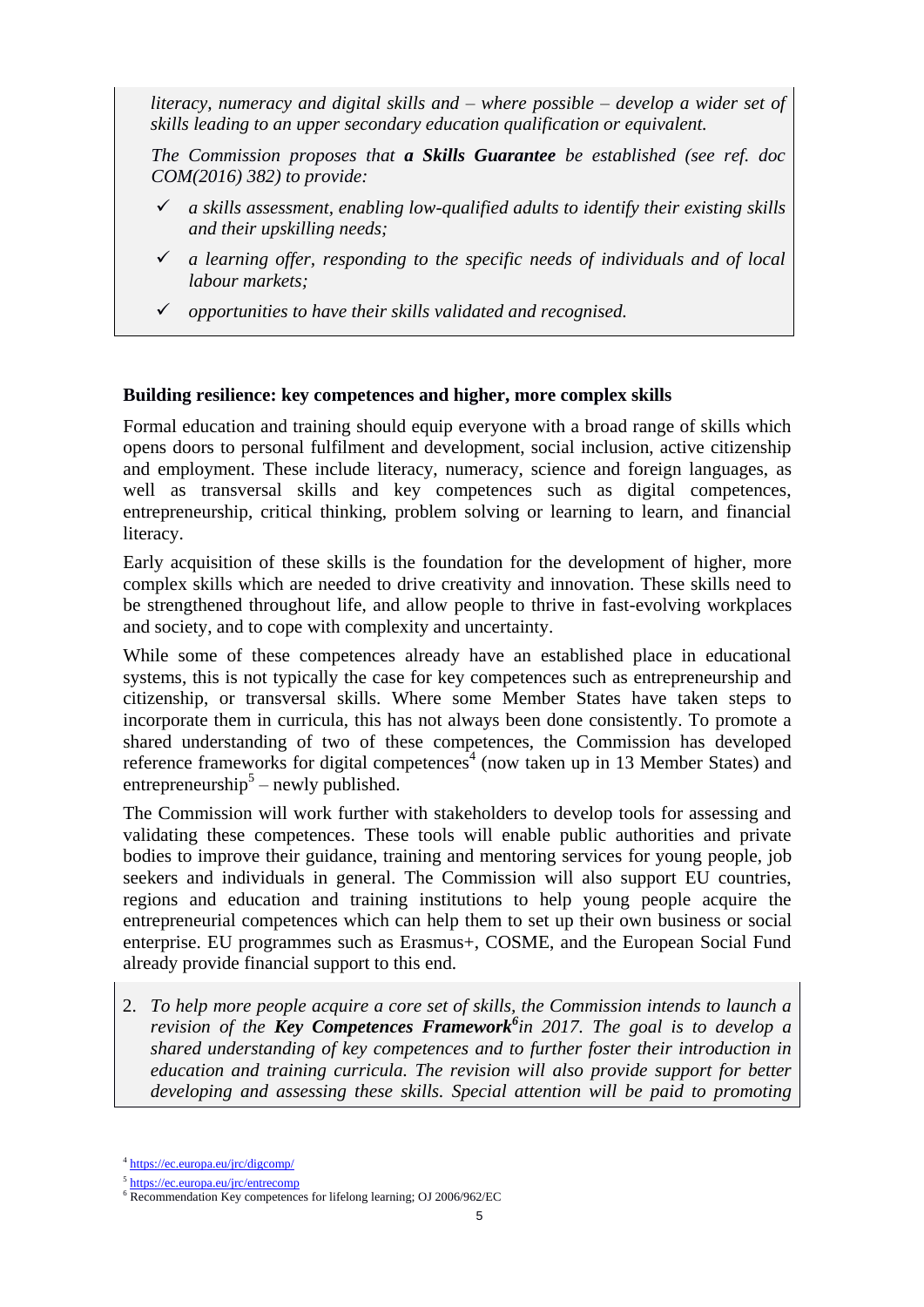*entrepreneurial and innovation-oriented mindsets, including by encouraging practical entrepreneurial experiences.*

### **Making VET a first choice**

Vocational education and training (VET) is valued for fostering job-specific and transversal skills, facilitating the transition into employment and maintaining and updating the skills of the workforce according to sectoral, regional and local needs. Although over 13 million learners are engaged in VET each year, forecasts in several Member States indicate that there will be a shortage of people with VET qualifications in the future.

For many young people and their parents VET remains a second choice. Co-ordination between employers and education and training providers is sometimes difficult. VET needs to increase its attractiveness through quality provision and flexible organisation, allowing progression to higher vocational or academic learning, and closer links with the world of work.

Higher level VET provision is steadily expanding and is valued by both learners and employers for providing skills needed on the labour market. Such developments need to be further encouraged and be appropriately integrated into the qualification frameworks and systems.

Business and social partners should be involved in designing and delivering VET at all levels, as demonstrated in the "dual system" of apprenticeships. VET should include a strong work-based dimension, whenever possible coupled with an international experience.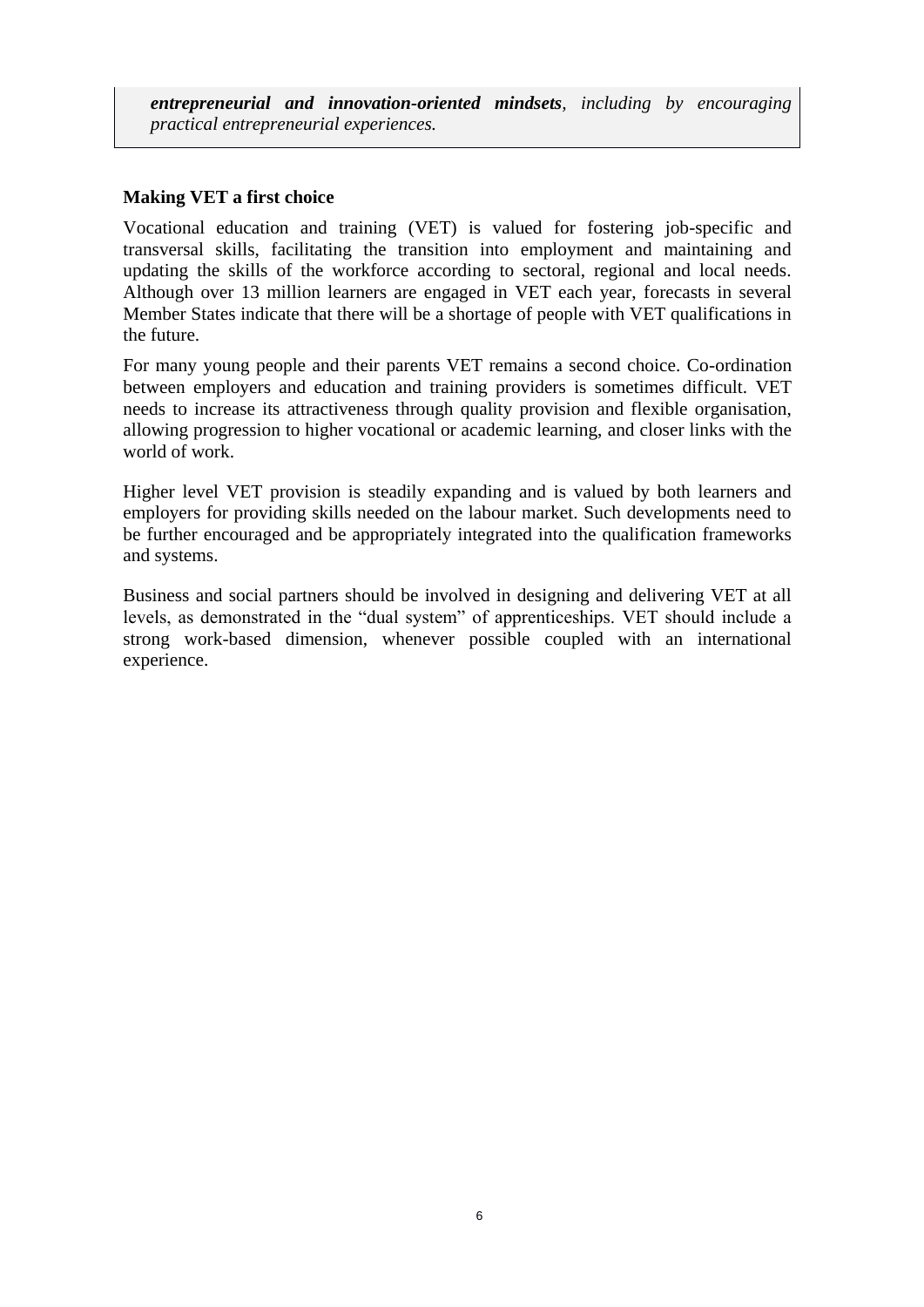- *3. The Commission, in co-operation with Member States, social partners and education and training providers, will support the implementation of the Riga Conclusions for quality and labour market relevant vocational skills and qualifications, by:*
	- *supporting opportunities for learners to undertake a work-based learning experience as part of their studies.*
	- *increasing opportunities for VET learners to combine learning experiences acquired in different settings, building on the existing VET instruments for quality assurance<sup>7</sup> and credit<sup>8</sup> , and in line with the revised EQF Recommendation.*
	- *supporting the development and visibility of higher VET opportunities through partnerships between learning providers, research and business, with a particular focus on needs for higher level skills at sectoral level.*
	- *improving data availability on labour market outcomes of VET.*
	- *exploring ways to streamline the existing EU level governance of the VET sector, including a more explicit coordination role for the Advisory Committee on Vocational Training.*
	- *launching a first European VET Skills Week in 2016 and increasing cooperation with World Skills Organisation to showcase vocational studies as a first class option.*

### **Getting connected: focus on digital skills**

The rapid digital transformation of the economy means that almost all jobs now require some level of digital skills, as does participation in society at large. The collaborative economy is changing business models, opening up opportunities and new routes into work, demanding different skill sets, and bringing challenges such as accessing upskilling opportunities. Robotisation and artificial intelligence are replacing routine jobs, not only on the factory floor, but in the office. Access to services, including eservices, is changing and requires that both users, providers and public administrations have sufficient digital skills. E-health, for instance, is transforming the way people access and receive healthcare.

The demand for digital technology professionals has grown by 4% annually in the last ten years. Yet digital skills are lacking in Europe at all levels. Despite continued strong employment growth, the number of unfilled vacancies for ICT professionals is expected to almost double to 756000 by 2020. Furthermore, almost half the EU population lacks basic digital skills; with around 20% of people having none at all.. Member States, business and individuals need to rise to the challenge and invest more in digital skills formation (including coding / computer science) across the whole spectrum of education and training.

Europe needs digitally smart people who are not only able to use but also to innovate and lead in using these technologies. Without it Europe will not succeed in embracing this digital transformation. The acquisition of new skills is vital to keep pace with technological developments and industry is already introducing innovative training

<sup>&</sup>lt;sup>7</sup> European Quality Assurance Reference Framework for Vocational Education and Training (1); OJ 2009/C/155/01

<sup>8</sup> European Credit System for Vocational Education and Training (ECVET); OJ 2009/C 155/02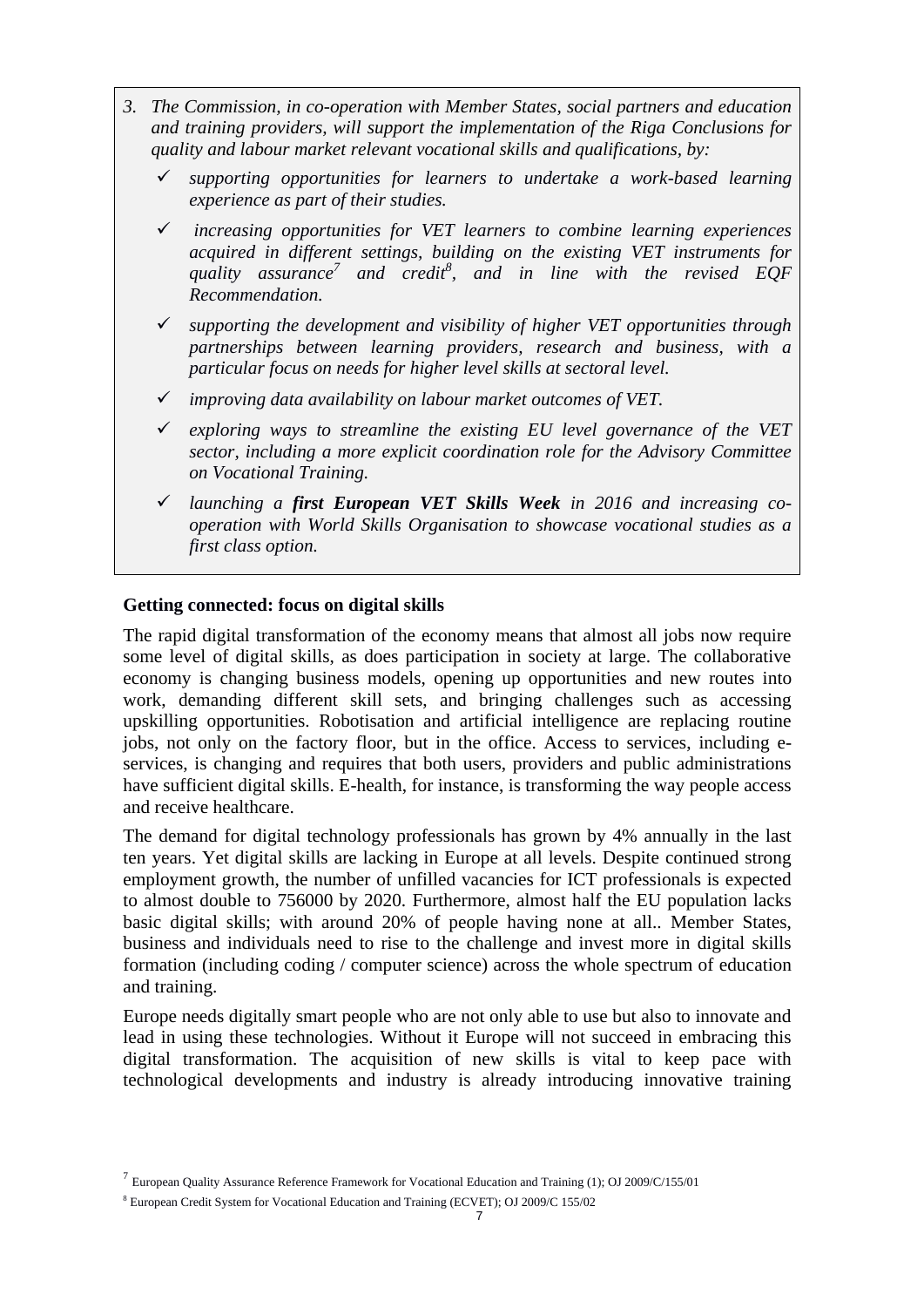methods. Research and innovation hubs can also help develop and transfer such skills, acting as catalysers for investment and for business and job creation.

*4. The Commission is launching the Digital Skills and Jobs Coalition to develop a large digital talent pool and ensure that individuals and the labour force in Europe are equipped with adequate digital skills.* 

*Building on the positive results of the Grand Coalition for Digital Jobs and the EU e-skills strategy, and in coordination with the work under Education and Training 2020, Member States are invited to develop comprehensive national digital skills strategies by mid-2017 on the basis of targets set by end-2016. This includes:*

- *Establishing national digital skills coalitions connecting public authorities, business, education, training and labour market stakeholders.*
- *Developing concrete measures to bring digital skills and competences to all levels of education and training, supporting teachers and educators and promoting active involvement of business and other organisations.*

*The Commission will bring together Member States and stakeholders, including social partners, to pledge action and to identify and share best practices, so that they can be more easily replicated and scaled up. It will improve the dissemination of information about available EU funds (European Structural and Investment Funds, Youth Employment Initiative, Erasmus+) and explore possible funding opportunities for example through voucher mechanisms.*

*The Commission will monitor progress annually through its Europe's Digital Progress Report (EDPR). 9*

## **2.2. MAKING SKILLS AND QUALIFICATIONS VISIBLE AND COMPARABLE**

Qualifications signal to employers what people know and are able to do but rarely capture skills acquired outside formal learning institutions, which therefore risk being undervalued. Identifying and validating these skills is particularly important for people with lower qualifications, the unemployed or those at risk of unemployment, for people who need to change career path and for migrants. It helps people better showcase and use their experience and talent, identify further training needs and take up opportunities for re-qualification.

Differences between education and training systems in the EU, however, make it difficult for employers to assess the knowledge and skills of people with a qualification from another country than their own.

Mobility across borders can help labour markets work well and opens up people's life chances. But low understanding and recognition of their qualifications means that EU and non-EU workers who move abroad often face more obstacles to find a job or are paid less than workers with comparable qualifications gained in the host country.

# **Improving transparency and comparability of qualifications**

At EU level, directive 2005/36/EC facilitates mutual recognition of professional qualifications and helps access to regulated professions and since January 2016 it

<sup>9</sup> Europe's Digital Progress Report 2016; SWD(2016)187.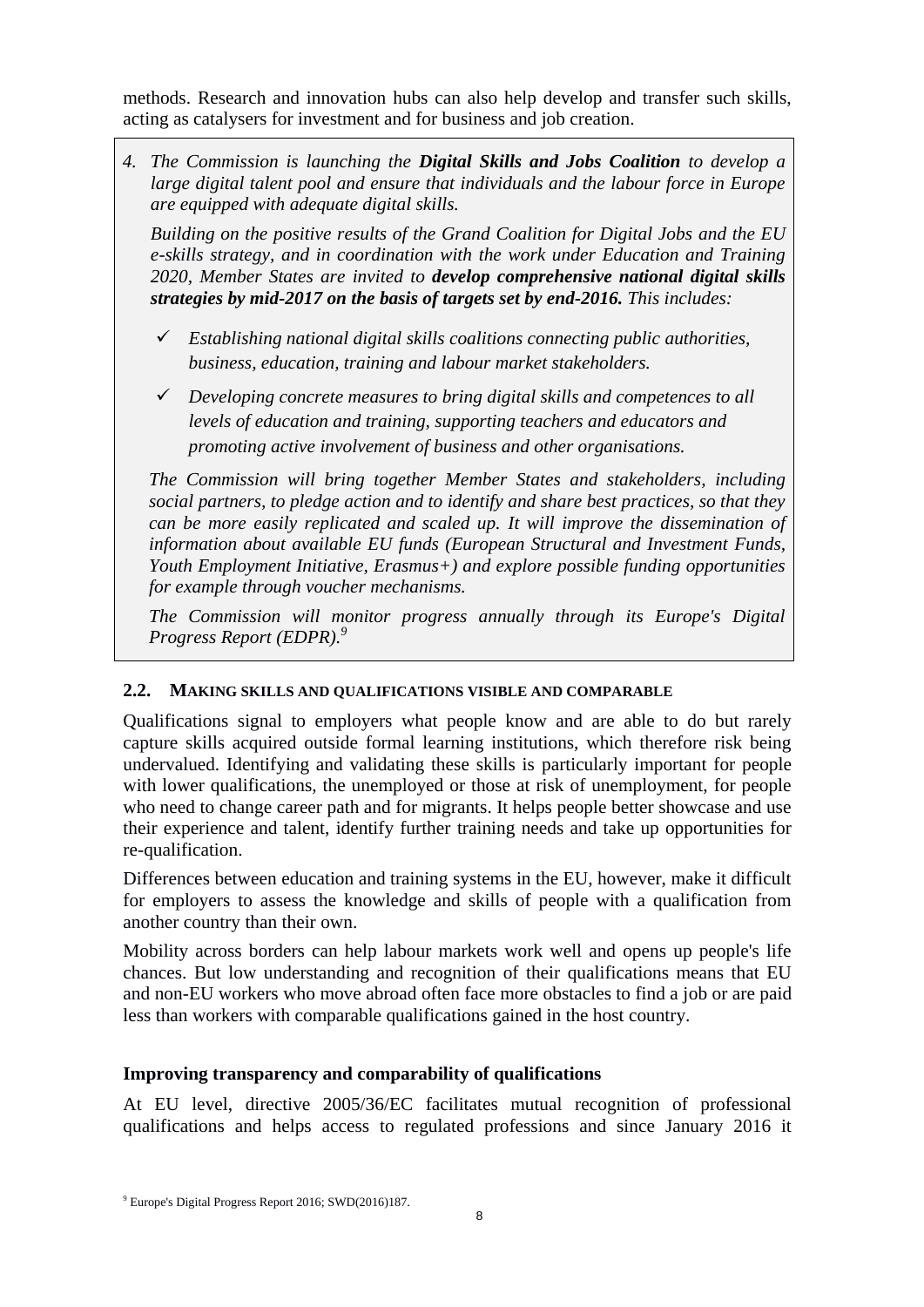provides for the first EU wide electronic procedure for the recognition of professional qualifications (so-called European Professional Card)<sup>10</sup> for five professions. The European Qualifications Framework for lifelong learning (EQF) was also established to make it easier to understand and compare what people have actually learned ('learning outcomes') while gaining their qualification.

The EQF encouraged actors from different national educational sectors to work together to design coherent national qualification frameworks based on 'learning outcomes'. A new impetus is required however,for the EQF to fully reach individuals and organisations, and serve as a basis for day-to-day decision-making on recruitments or access to learning, including via a reflection of the different ways in which learning takes place.

Several non-European countries have expressed interest in the EQF to enable their qualifications to be compared with European ones. This would help attract highly-skilled researchers and professionals from outside the EU to secure the skills needed in our economy and vice versa would make it easier for researchers and professionals in the EU to work outside the EU. This is in line with the ambition to have a smarter and wellmanaged legal migration policy<sup>11</sup>. The revision of the Blue Card Directive is particularly important in this respect<sup>12</sup>. A revised EQF would improve understanding of qualifications acquired abroad, and facilitate the integration of migrants – both new arrivals and those already residing in the EU – into the EU labour market.

- 5. *To make it easier to understand qualifications and related skills and contribute to their better use in the EU labour market, the Commission is putting forward a proposal for the revision of the European Qualifications Framework*<sup>13</sup> *(see ref. doc. COM(2016 383). The revision will:*
	- *support a regular update of the national qualifications systems;*
	- *ensure that qualifications with an EQF level are underpinned by common principles for quality assurance<sup>14</sup> ;*
	- *ensure that common principles for credit systems are used when qualifications with an EQF level are built on credits;*
	- *encourage the use of EQF by social partners, public employment services, education providers and public authorities to support transparency and the comparison of qualifications;*
	- *promote the comparability of qualifications between the countries covered in the EQF and other countries, in particular Neighbourhood Countries and other countries with mature qualifications frameworks, in accordance with EU international agreements,*

<sup>&</sup>lt;sup>10</sup> Commission Implementing Regulation (EU) 2015/983 of 24 June 2015 on the procedure for issuance of the European Professional Card and the application of the alert mechanism pursuant to Directive 2005/36/EC of the European Parliament and of the Council; OJ L 159, 25.6.2015.

<sup>11</sup> European Agenda on Migration; COM(2015) 240 *and* Towards a reform of the common European asylum system and enhancing legal avenues to Europe; COM(2016) 197.

 $12$  Proposal for a Directive on the condition of entry and residence of third-country nationals for the purposes of highly skilled employment; COM (2016) 378

<sup>&</sup>lt;sup>13</sup> Recommendation European Qualifications Framework for lifelong learning; OJ 2008/C 111/01

<sup>&</sup>lt;sup>14</sup> Quality assurance principles at European level for general education are subject to ongoing discussions in the context of ET2020.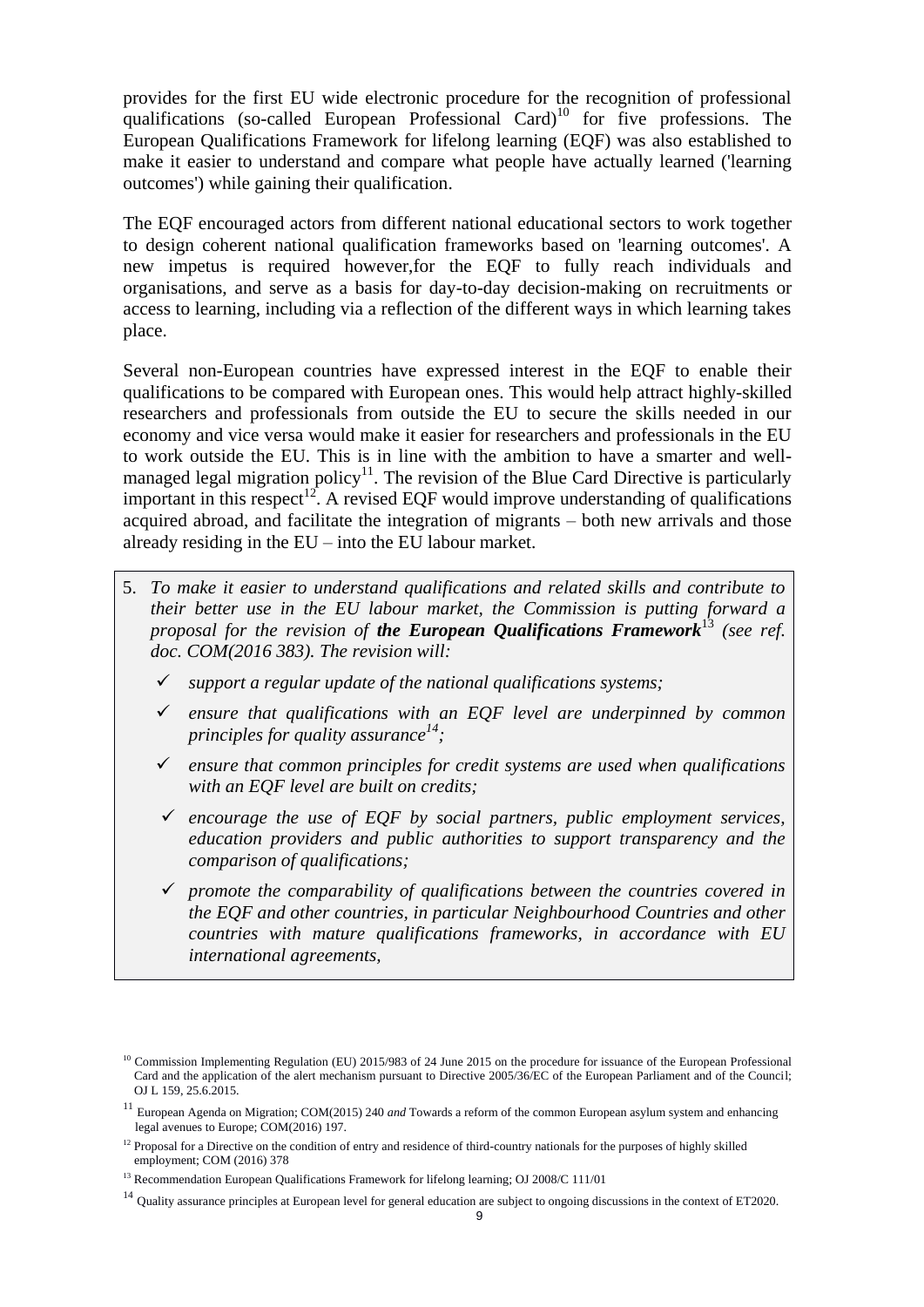## **Early profiling of migrants' skills and qualifications**

Fewer non-EU than EU nationals residing in the EU have an upper (or even lower) secondary-level qualification. About 25% of the non-EU nationals are highly-skilled. However, within the group of highly-skilled, around two-thirds are inactive, unemployed or over-qualified for their jobs. In addition, some migrants already residing in the EU, as well as those recently arrived, including refugees, may have limited knowledge of the host country language.

Understanding the skills, qualifications and professional experiences of newly arrived migrants is a challenge for many EU countries. Tools developed through Europass<sup>15</sup>, the EQF and peer learning and exchange between Member States and competent authorities can support skills profiling and integration of migrants. Identifying migrants' skills early on can help determine the first steps needed to integrate them into their host society and the labour market. This may involve referring them to appropriate training (including language training, business training or apprenticeships available through the European Alliance for Apprenticeships), or to employment services.

- 6. *To more rapidly integrate third country nationals, the Commission will:*
	- *launch a 'Skills Profile Tool for Third Country Nationals'. The tool will assist services in receiving and host countries to identify and document skills, qualifications and experience of newly-arrived Third Country Nationals.*
	- *work with national authorities to support recognition of migrants' skills and qualifications, including refugees', support the training of staff in reception facilities to speed up recognition procedures, and promote the sharing of information and best practices on understanding and recognition of skills and qualifications.*
	- *make available online language learning for newly arrived migrants, including refugees, through Erasmus + online linguistic support (100.000 licences for online language courses will be made available to refugees over three years).*<sup>1</sup>

#### **2.3. ADVANCING SKILLS INTELLIGENCE, DOCUMENTATION AND INFORMED CAREER CHOICES**

Policymakers and education providers need sound evidence of the skills which will be required in future to help them make the right decisions on policies and reforms, education curricula, and investment. But the rapid pace of change on the labour market makes it difficult to provide reliable information. Moreover, there is no one-size-fits-all solution: local and regional labour markets shape skills needs along with global trends, resulting in variations in the occupation-specific skills most in demand in different regions and/or economic sectors.

#### **Better information for better choices**

Whether seeking jobs or deciding what and where to learn, people need to be able to access and make sense of available skills intelligence. People also need appropriate means to (self-)assess their skills and to present their skills and qualifications effectively. Equally, employers and other organisations would benefit from more efficient and effective ways of identifying and recruiting people with the right skills.

<sup>&</sup>lt;sup>15</sup> Single Community framework for the transparency of qualifications and competences (Europass); OJ 2241/2004/EC.

<sup>&</sup>lt;sup>16</sup> The full range of action to aid integration of third-country nationals is presented in the action plan on the integration of third country nationals: COM(2016) 377.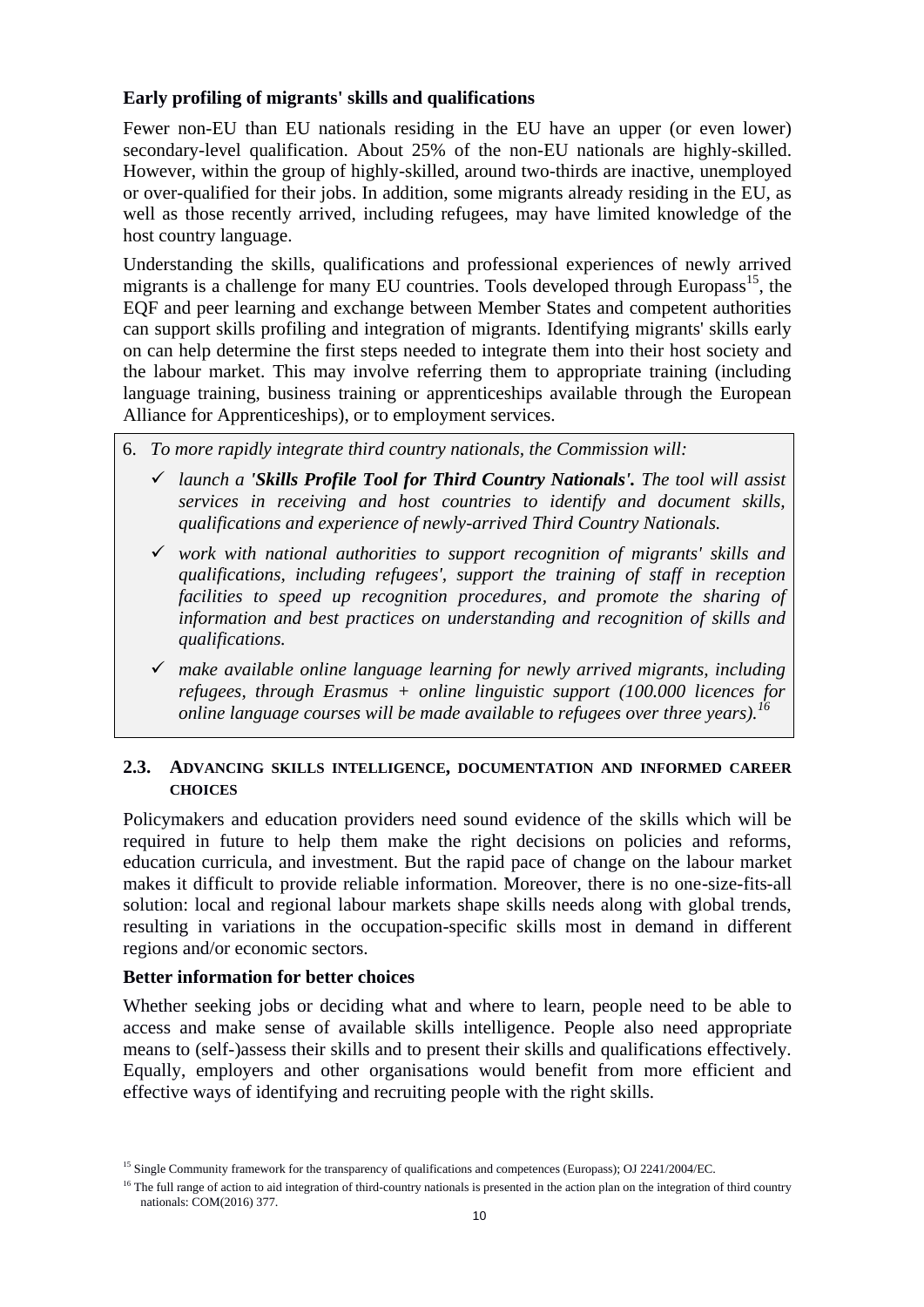The effectiveness of skills intelligence varies among EU countries. In some, partnerships between social partners, governments and education providers are already effectively identifying skills needs and adapting curricula accordingly. In others, partnerships are not yet the norm.

Cooperation is more effective when it builds on regional and local strengths and specialisms. Better local interaction between education and training on the one hand and the labour market on the other, supported by targeted investment, can also limit brain drain and help develop, retain and attract the talent needed in specific regions and industries.

7. *To help people make informed career and learning choices, the Commission will propose a revision of the Europass Framework*<sup>17</sup> *to set up an intuitive and seamless online service platform. It will provide web-based tools for documenting and sharing information on skills and qualifications, and free self-assessment tools.* 

*Data on skills needs and trends will be improved by web crawling and the analysis of big data, and further underpinned by evidence from different sectors, bringing together accurate and real-time information in the service offered by the existing "Skills Panorama" tool as part of an integrated Europass service.*

8. *The Commission will further analyse the issue of brain drain and promote the sharing of best practice as regards effective ways of tackling the problem.*

#### **Boosting skills intelligence and cooperation in economic sectors**

Current and future skills needs vary across different sectors of the economy. New sectors emerge or radically change, mainly but not exclusively driven by technological developments. The innovation-driven transition to a low carbon and circular economy as well as Key Enabling Technologies (KETs), such as nanotechnology, artificial intelligence and robotics, are transforming an increasing number of sectors. The supply of right skills at the right time is key for enabling competitiveness and innovation. The availability of high-end skills is also a critical element for investment decisions. With the pace of technological change, a major challenge for industry, in particular SMEs, is to better anticipate and manage the transformative change with regard to skills requirements.

Many sectoral - and regional - initiatives to promote skills have been launched, involving public and private bodies and organisations. But these projects often remain fragmented and their impact on the education and training system is limited. This is why the mobilisation of industry, including social partners, is indispensable for the design and the implementation of solutions. A strategic approach is, therefore, needed that addresses well-defined markets and sectoral skills needs.

To ensure long-lasting outcomes with a real impact, sectoral skills cooperation can usefully be linked to growth strategies for the sectors concerned, and backed-up by political commitment and stakeholder involvement at EU, national and regional levels.

<sup>&</sup>lt;sup>17</sup> Single Community framework for the transparency of qualifications and competences (Europass); OJ 2241/2004/EC.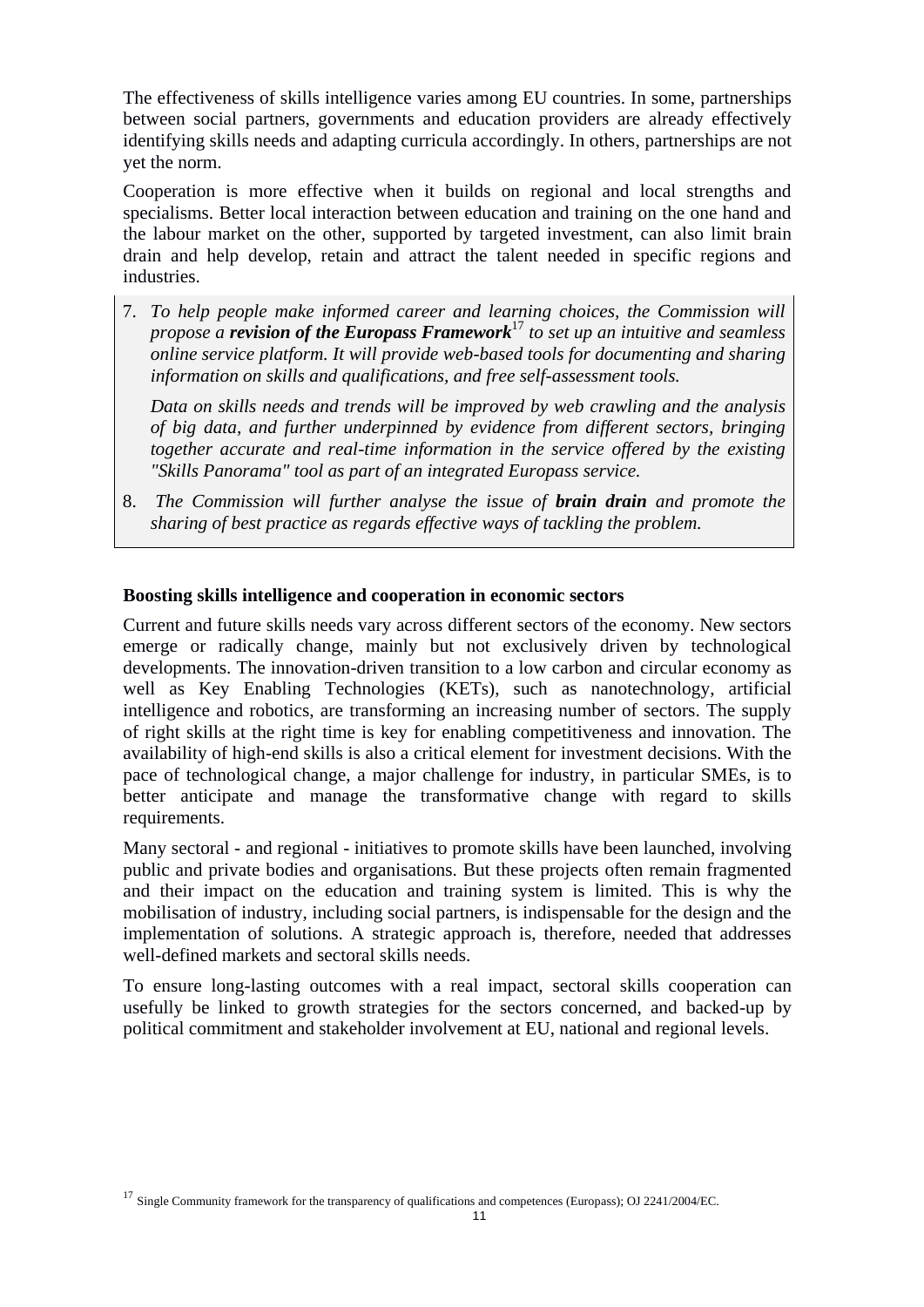9. *To improve skills intelligence and tackle skills shortages in economic sectors, the Commission is launching a Blueprint for Sectoral Cooperation on Skills. It will help mobilise and coordinate key players, encourage private investment and promote more strategic use of relevant EU and national funding programmes.*

*Sectoral skills partnerships, in industry and services, will be set up at EU level and then rolled out at national (or, when relevant, regional) level to:*

- *translate sectoral strategies for the next 5-10 years into identification of skills needs and development of concrete solutions, such as joint development of higher VET opportunities and business-education-research partnerships;*
- *support, where relevant, agreements on the recognition of sectoral qualifications and certifications.*

*The Blueprint will be supported by existing EU funding<sup>18</sup> and initially piloted in a demand driven process in 6 sectors, with preparatory work starting in 2016: automotive, maritime technology, space, defence, textile and tourism. Additional areas (construction, steel, health, green technologies and renewable energies) will*  be assessed in a second wave of implementation starting as of 2017. The selection of *sectors includes high-end technologies with a view to ensuring long-term competitiveness as well as more traditional sectors facing specific short- to mediumterm challenges.*

#### **Better understanding the performance of graduates**

Universities and VET providers prepare young people for working life. They therefore need to understand labour market trends, be aware of how readily their alumni find jobs, and adapt their programmes accordingly. Students and their families also need this information to make informed choices on what and where to study. However, adjusting curricula takes time and is a complex process.

Better information on the labour market outcomes or learning progression of higher education and higher VET graduates should be more easily available and comparable. It should draw on quality assurance indicators, administrative data (including tax and social security) and survey-based approaches exploiting social platforms / social media where appropriate.

Tracking mechanisms for tertiary graduates have been developed in a number of Member States. Systems for large-scale tracking of VET graduates are less well developed and, here too, there is scope for supporting Member States in improving information.

10. *To help students and education providers assess the relevance of learning offers, the Commission plans to propose as a first step in 2017 an initiative on tertiary graduate tracking to support Member States in improving information on how graduates progress on the labour market.* 

<sup>&</sup>lt;sup>18</sup> The Commission has engaged in the dialogue with specific sectors, collecting evidence of skills gaps and their potential impact on *jobs, growth, innovation, and competitiveness. Based on this analysis and taking into account the strong political and stakeholder commitment at EU and national level, six sectors have been identified for a pilot phase.*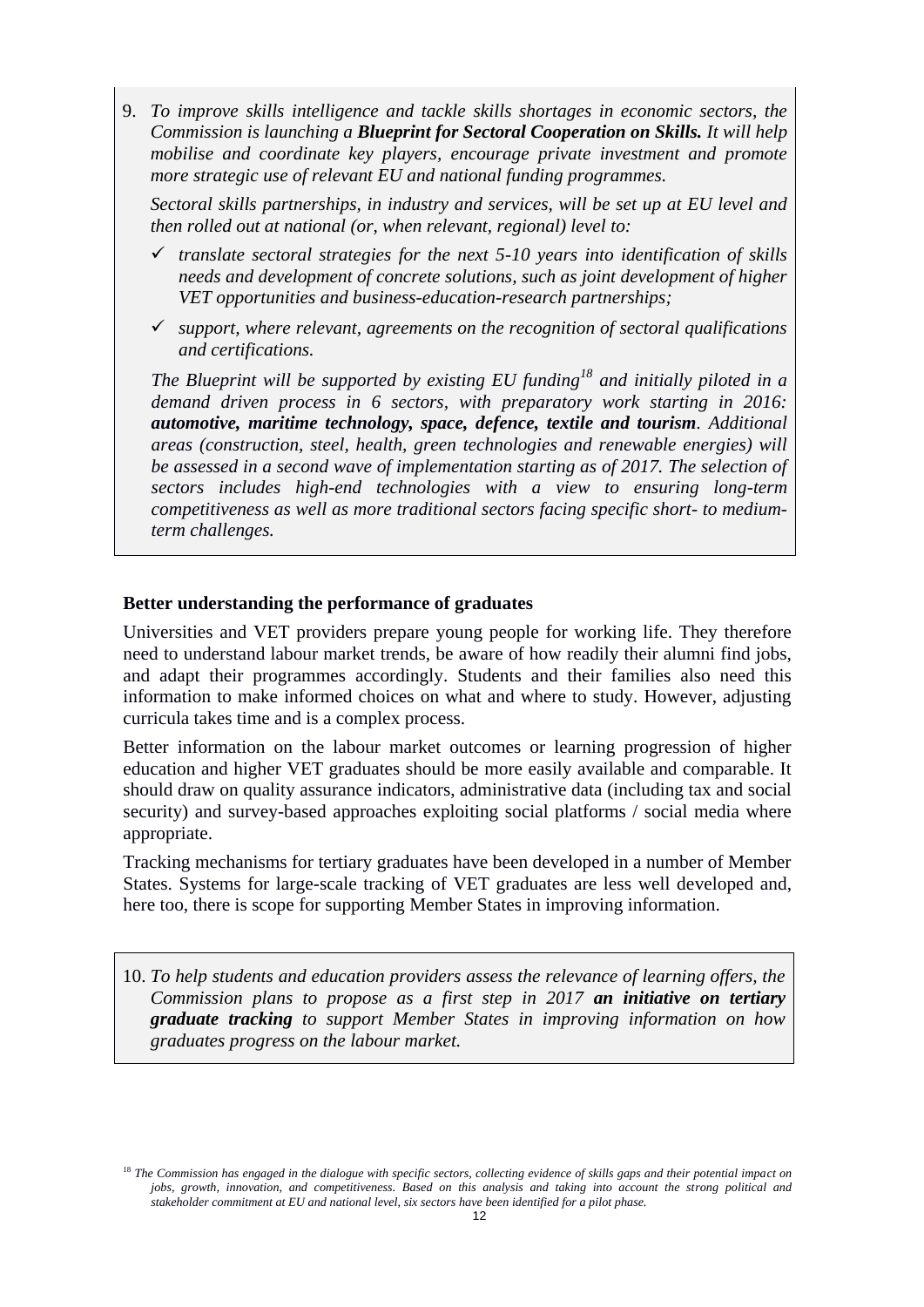# **3. ONGOING WORK: STEPPING UP THE PACE**

The 10 key initiatives outlined above are part of an ambitious, long-term strategy to make sure people acquire the skills they need to thrive both in the labour market and in wider society.

Other work in progress at EU and national level will also help advance this Skills Agenda, increasing people's learning opportunities and making sure that education and training is fit for purpose in the  $21<sup>st</sup>$  century. A particular effort is needed to help bridge the gap between education and training and the labour market. We need to further invest in the modernisation of VET and higher education, and fully exploit their potential as drivers for regional development.

## **3.1. INCREASING LEARNING OPPORTUNITIES**

### **More work-based learning and business-education partnerships**

Work-based learning, such as apprenticeships are a proven springboard to good jobs and to developing labour market-relevant skills, including transversal and soft skills, where typically social partners play a key role. But more people should be able to benefit from this way of learning. Currently just a quarter of students in upper secondary vocational education attend work-based programmes, while general and higher education programmes rarely include any work-based experience. Business-education partnerships, involving all sectors and levels of education and training, can unlock this potential.

Some successful initiatives are showing the way, engaging labour market actors in education and training and helping young people get a foot on the jobs ladder. The European Alliance for Apprenticeships has so far mobilised 250,000 in-company training and job opportunities for young people. Through the European Pact for Youth, one million young people will be trained in digital skills, and a 'smart classroom' programme will reach 100,000 students. Through the Grand Coalition for Digital Jobs companies and other organisations have offered millions of additional training opportunities.<sup>19</sup>

At higher education and post-graduate level, the European Institute of Innovation and Technology (EIT) is an example of how cooperation with businesses and research institutes can foster curriculum development, mobility programmes and access to research and industrial infrastructure for practical training in a real-life environment.

These are positive signals but are clearly not enough. To help learners get more exposure to the word of work, **the Commission will develop a set of support services to facilitate knowledge sharing, networking and cooperation on apprenticeships**. It will back structural reforms through peer counselling and sharing best practices, including through social media.

**Social partners in several sectors, including commerce, construction and telecommunication, have reached joint positions on skills, including specific initiatives on traineeships. Several EU social partners in different economic sectors have also made joint pledges under the Alliance for Apprenticeship to provide more and better apprenticeships. This is also a priority in the European social partners' 2015-2017 joint work programme. The Commission will help social partners take forward the results of their joint projects, for example exploring the cost-**

<sup>19</sup> http://www.linkedpolicies.eu/pledge.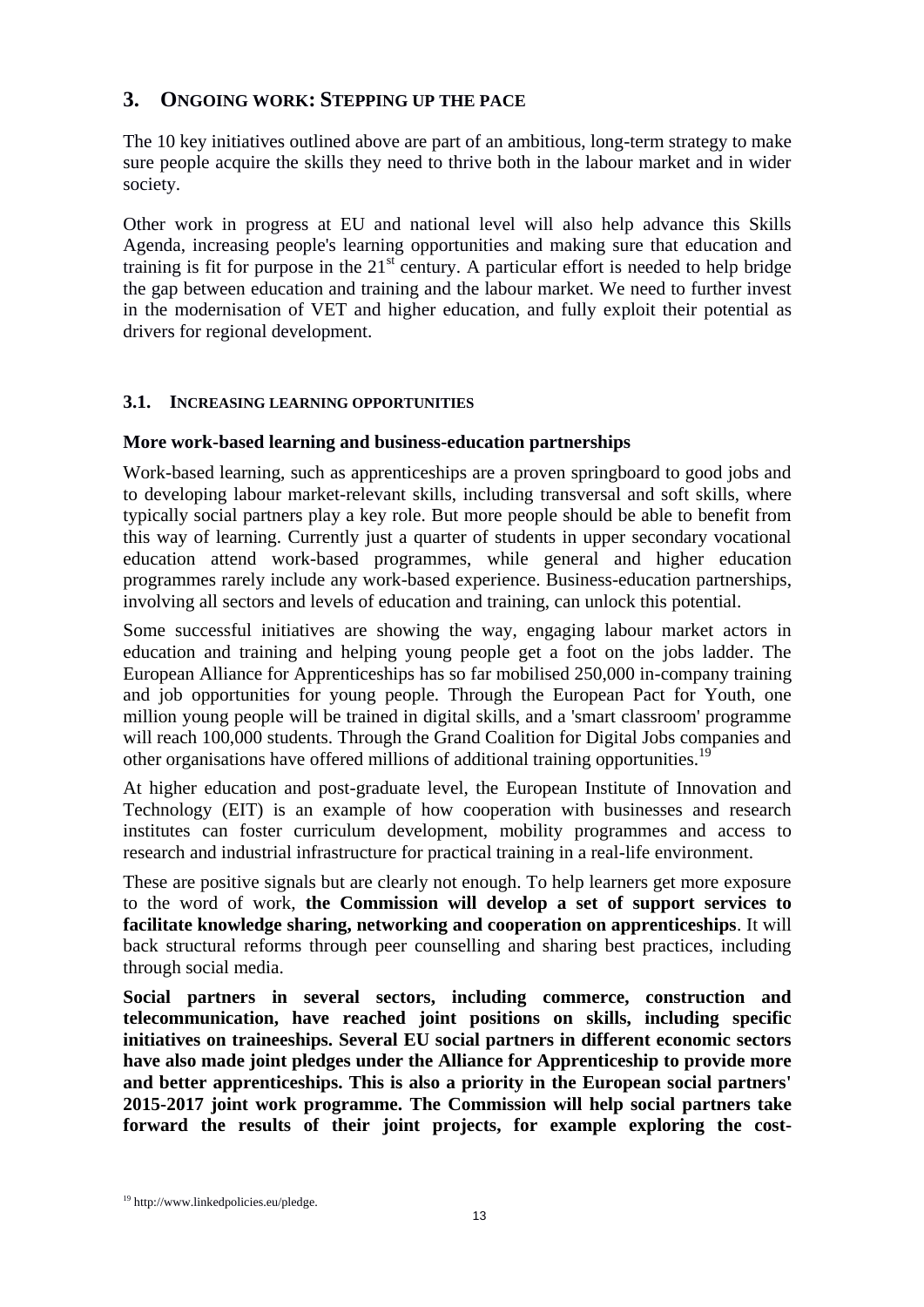**effectiveness of apprenticeships and establishing a possible Quality Framework for Apprenticeships**.

### **More support for learners' mobility**

More learners should be able to get the benefit of a learning experience abroad. Data show that young people who study or train abroad find employment much more quickly than those without international experience. They adapt more quickly to new situations and are better problem solvers. Recently the EU adapted its legal framework for non-EU students and researchers<sup>20</sup>, notably to make it easier to attract and retain these talented people.

Student mobility in higher education already has a long-standing tradition. To date, over 3 million students have taken part in the Erasmus programme. Mobility opportunities for initial vocational education and training (IVET) apprentices and learners are also supported under Erasmus+. However, mobility opportunities for learners are largely insufficient to meet current demand. Only a few countries include mobility opportunities in their national education, training and youth schemes.

Apprentices also benefit from learning and working abroad. In order to improve conditions for their mobility, the Commission is carrying out a pilot project commissioned by the European Parliament to assess the feasibility and benefits of longer mobility periods abroad (6-12 months) for apprentices.

EU budget support alone will never be sufficient. If Member States include mobility support in their national programmes this can assist a large share of young people to benefit from an experience abroad.

The quality of work or study placements is essential. Funding must go hand in hand with national policies and measures that encourage and value the learning acquired, and ensure the relevance and quality of the training. **In 2016, a VET Mobility Scoreboard will be launched to give a picture of the support measures in place across the EU and provide a good basis for identifying areas where more needs to be done.** 

#### **More learning at the workplace**

Most of the European workforce of the next two decades are already adults today. They need ongoing training to update their skills and exploit new career opportunities.

But only 1 in 10 adults currently participates in organised learning, most often those with higher skills levels and employees of large companies. In 2010, about one third of companies in the EU provided no training at all for their staff, while only about one third of employees engaged in some form of training. More recently, one quarter of employees reported that they had not developed their skills since starting their job.

More can be done to support learning environments at work and enable SMEs in particular to provide training, for example by making it easier to pool resources and infrastructure for joint training. European Structural and Investment funds are already available to support the modernisation of education and training infrastructure. **Together** 

<sup>&</sup>lt;sup>20</sup> Directive (EU) 2016/801 on the conditions of entry and residence for the purposes of research, studies, training, voluntary service, pupil exchange schemes or educational projects and au pairing.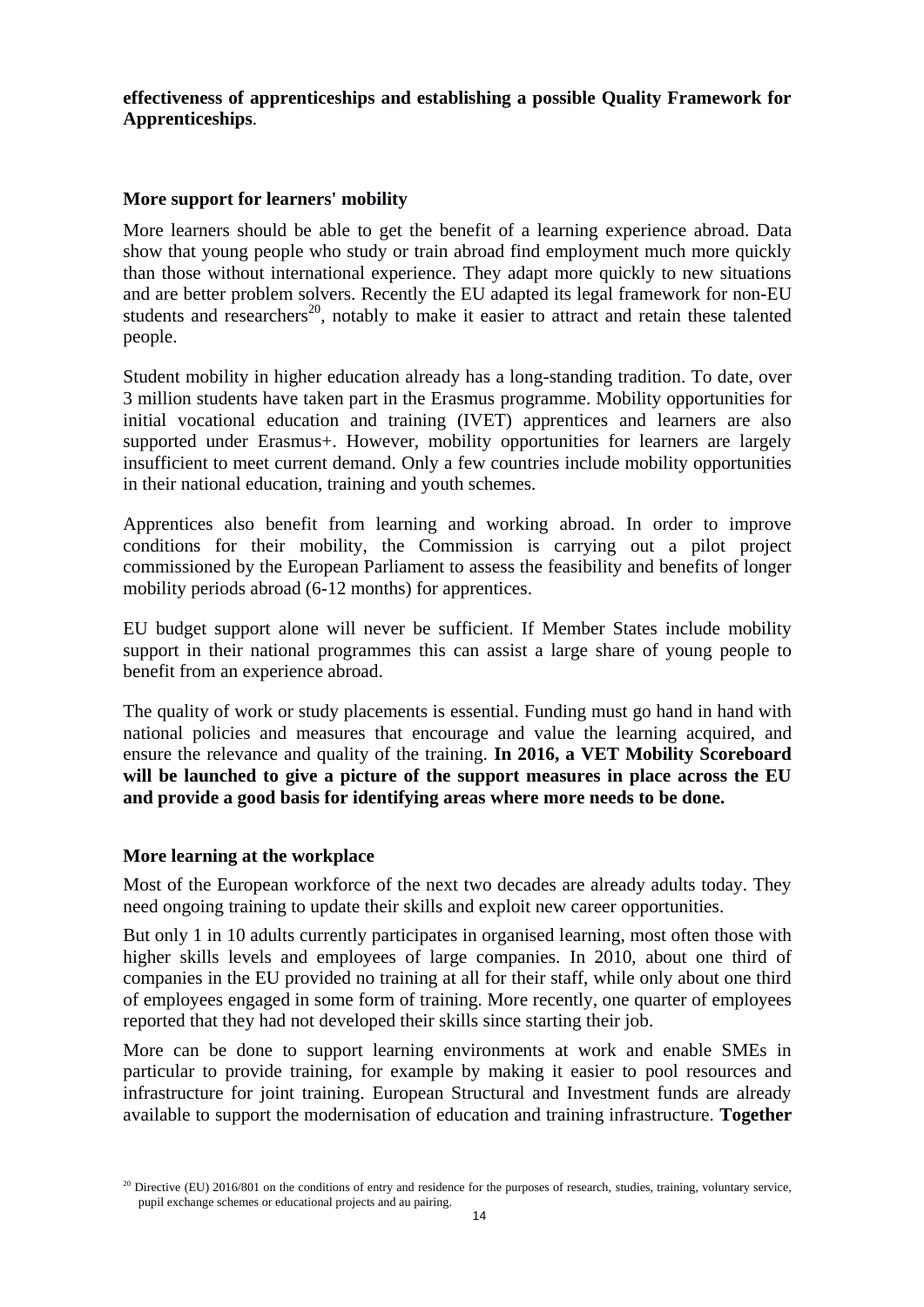**with the European Investment Fund (EIF), the Commission is exploring the possibilities of further supporting bank loans at favourable rates to SMEs with a financial instrument specific for skills.** 

### **More opportunities to validate non-formal and informal learning**

People should be able to use the full range of their skills for their careers or for further learning. Increasingly they learn and develop skills in a wide variety of settings beyond the formal education and training system, whether through work experience, in-company training, digital resources, or volunteering. These skills can be validated – through identification and documentation, assessment and certification, with options leading to a partial or full qualification.

However, in many countries there is a low level of awareness of validation possibilities and low acceptance of the concept. In some, validation is possible only in the context of specific projects; in others, the administrative costs are prohibitive.

**To help policymakers and practitioners establish national validation arrangements by 2018**<sup>21</sup>**, the Commission and Cedefop published guidelines on validation in early 2016 and will update them regularly. An update of the European Inventory of validation of non-formal and informal learning, which provides a snapshot of the situation in Europe and gives examples of good practice, will be published at the end of 2016**.

## **3.2. PURSUING MODERNISATION EFFORTS**

## **Supporting teachers and trainers**

Learners at all ages need excellent educators to develop the broad set of skills and attitudes they need both for life and future work. Variation in learners' achievements in education and training depends mainly on individual characteristics and family background. However, in educational institutions, it is teachers and trainers who have most impact on learners' performance. They can inspire and help learners to acquire higher and more relevant skills. They also play a key role in introducing new teaching and learning methods, in stimulating creativity and innovation, in overcoming biases and in bringing out the best in increasingly diverse classrooms.

The ageing of teachers is an alarming trend in many countries. As they retire, there is an increasing risk of loss of experience and staff shortages. Innovative recruitment, attractive working conditions, and retention policies are needed to create a new generation of teaching professionals. Developing the competences of teaching staff, including those who have been in the profession for a long time, is also an ongoing and increasingly urgent priority throughout the EU.

**The Commission will support the sharing of best practices in this area among Member States and stakeholders through cooperation and mobility opportunities. Particular attention will be given to innovation in pedagogy; this will include supporting flexible curricula, promoting interdisciplinary and collaborative approaches within institutions, and supporting professional development to enhance** 

<sup>21</sup> Validation of non-formal and informal learning; OJ 2012/C 398/01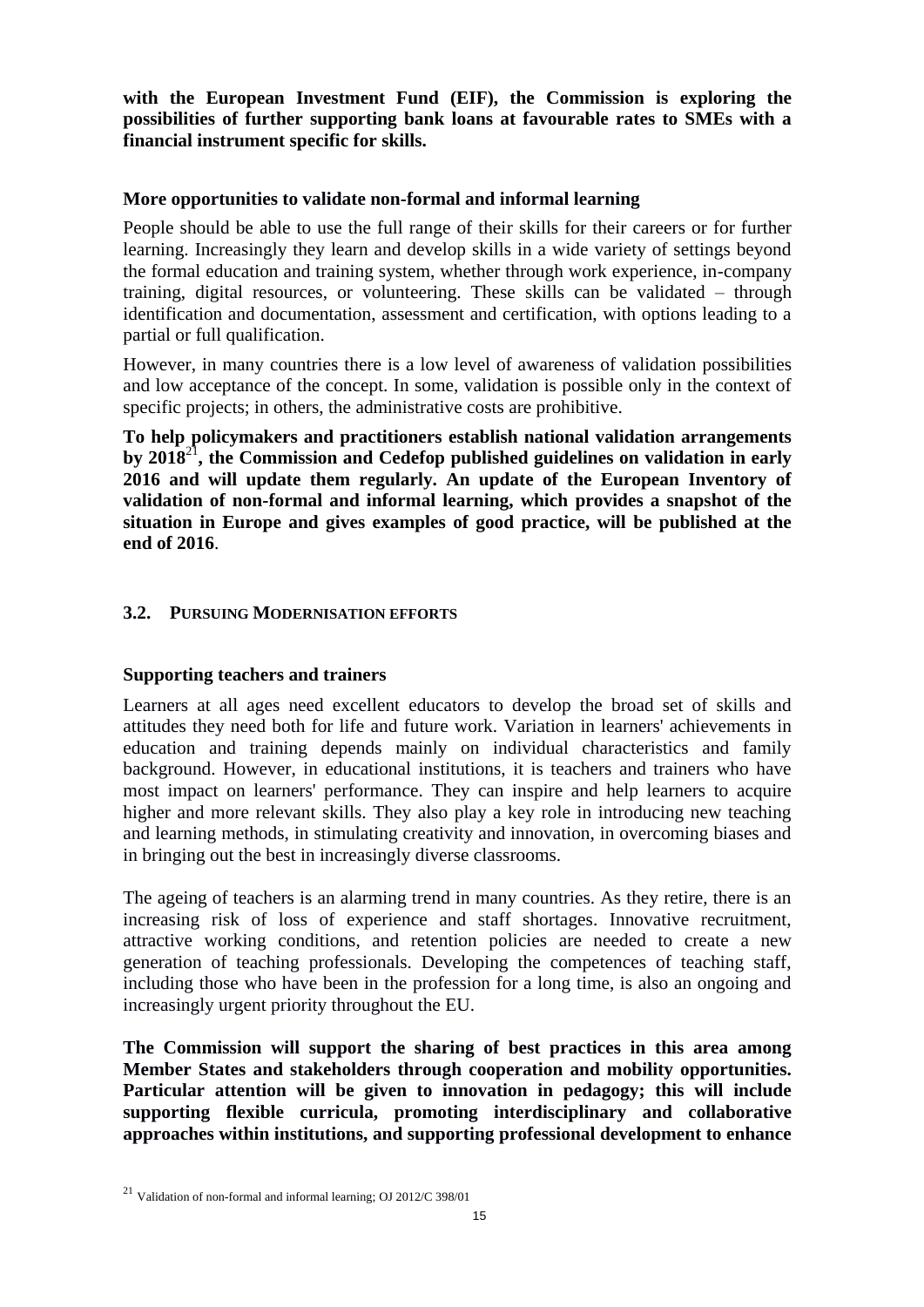**innovative teaching practice, including ways of using and bringing digital tools into the classroom and stimulating entrepreneurial mindsets.** 

### **Modernising higher education**

By 2025 almost half of all job openings in the EU will require higher qualifications, usually awarded through academic and professional programmes at tertiary level. Skills developed through these programmes are generally considered to be drivers of productivity and innovation. Graduates have better chances of employment and higher earnings than people with only upper-secondary qualifications.

A recent public consultation on the 'Agenda for the modernisation of Europe's higher education systems<sup> $22$ </sup> shows that over two thirds of students and recent graduates perceive a mismatch between the supply of graduates and the knowledge and skills the economy needs. Nearly half of higher education providers share this assessment. It also highlighted the need for higher education institutions to be active players at regional and national level, not only supplying qualified people to the labour market, but also promoting innovation.

Other important challenges identified by stakeholders include the impact of technology and globalisation on higher education, and the need to improve graduate learning and employment outcomes, to give prospective students better guidance and to encourage more multidisciplinarity.

**The Commission will work with stakeholders to support the modernisation of higher education, building on the results of the public consultation. This will include in particular the development of competence assessment frameworks for different higher education disciplines to allow comparable assessment of students' and graduates' skills.**

\*\*\*

## **4. DELIVERING THE AGENDA**

The New Skills Agenda sets out a joint agenda for the EU, the Member States and stakeholders at all levels. The goal is to reach shared vision and commitment to work together on improving the quality and relevance of skills formation in order to keep step with the rapidly changing skills requirements of the labour market, equip everyone with a minimum set of basic skills and make qualifications easier to understand, helping workers and learners to move around more easily within the EU.

Social partners will have a central role to play in the successful development of this agenda, building on initiatives at European and national level, drawing on specific sectoral expertise and working within sectors and across industry.

The European Semester of economic policy coordination will continue to play a key role in monitoring policy reforms on education, training and skills. The EU will assess Member States' reform efforts through its country specific analysis, the promotion of mutual learning and evidence based policy making. To help design and implement reforms, the Commission, in cooperation with OECD, will assist Member States in developing national skills strategies and action plans based on a whole-government approach.

 $^{22}$  Supporting growth and jobs – an agenda for the modernisation of Europe's higher education systems; COM (2011) 567 final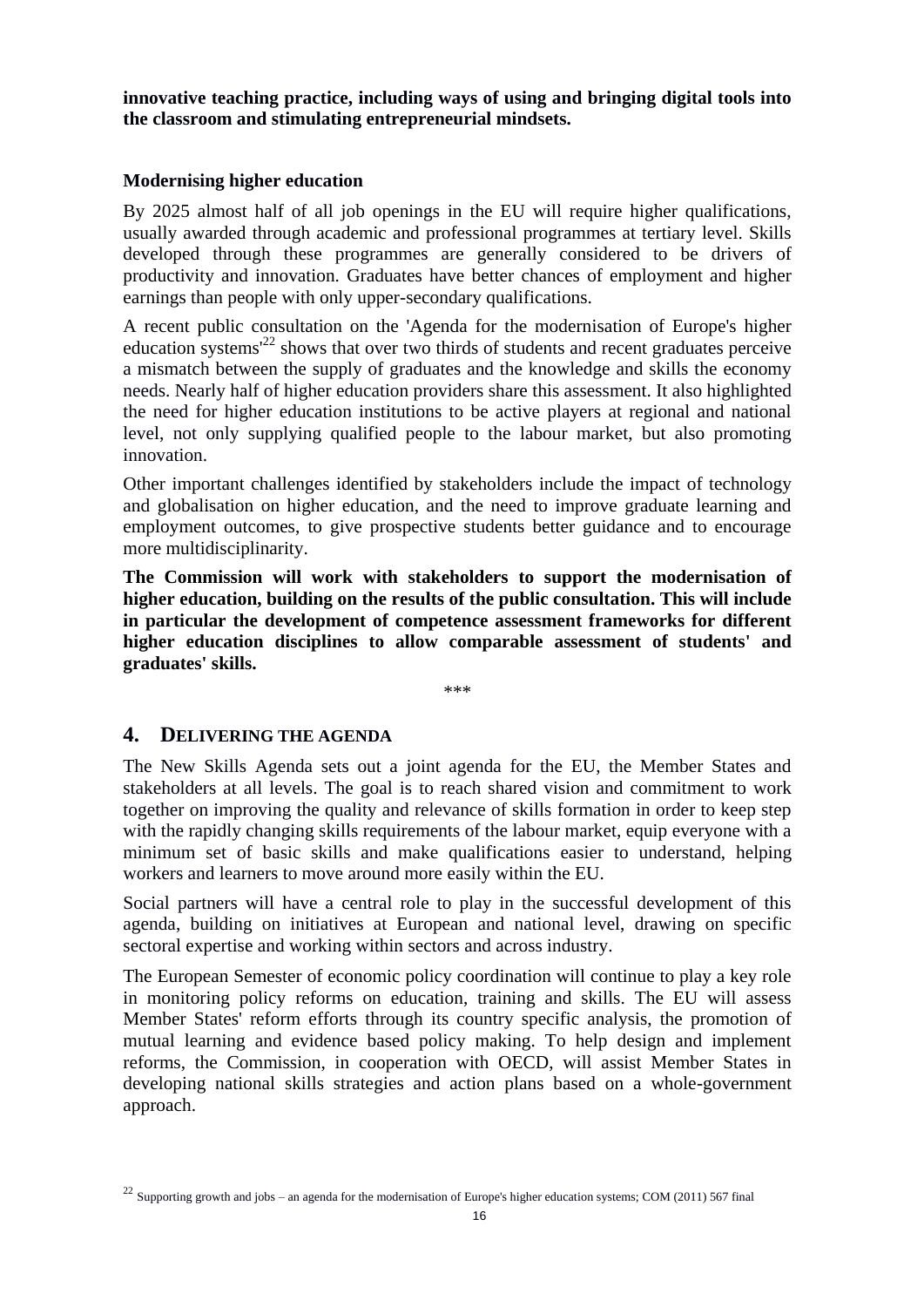One of the chief goals of the New Skills Agenda is to raise political awareness of the critical importance of skills for Europe's jobs and growth prospects, and to address this issue at the highest political level. To sustain the political momentum, the Commission will examine ways to report on a regular basis on the progress made. These reports could inform the preparations of the European Semester as well as policy debates at the European Council.

The Commission will also engage in a more in-depth dialogue with Member States on how to best use the opportunities offered by existing funding programmes to meet the Agenda' objectives. The main instruments concerned are the European Social Fund (ESF), the European Regional Development Fund (ERDF), the European Agricultural Fund for Rural Development (EAFRD), the European Maritime and Fisheries Fund (EMFF), the Asylum, Migration and Integration Fund (AMIF), Horizon 2020 and Erasmus +. The potential of the EIB and other financial organisations and products including the European Fund for Strategic Investments – should also be used to the full to boost private-sector investment in skills development.

At the occasion of the mid-term review of the multi-annual financial framework 2014- 2020, the Commission will examine potential adjustments needed to achieve the objectives of the Agenda. Looking further ahead and beyond 2020, the Commission will promote a debate on the different funding instruments to support skills.

Simplification of the current governance structures would support more coordinated implementation of some of the initiatives proposed in this Agenda. A first step will be streamlining a number of expert groups at EU level dealing with skills and qualifications, without prejudice to the existing governance currently in place for the regulated professions. Further steps would be taken, based on an evaluation of existing governance structures. Coordination and coherence will be ensured with the ET 2020 strategic framework for European cooperation in education and training<sup>23</sup> and its recently adopted policy priorities<sup>24</sup>. Similarly, coordination among the EU-supported national contact centres for EQF, Europass and Euroguidance. will be stimulated to encourage a single interface for several European initiatives on skills vis-à-vis national stakeholders and to facilitate access for users. This simplification will be pursued in consultation with Member States.

The Commission invites the European Parliament and the Council, the European Economic and Social Committee and the Committee of the Regions to endorse this Agenda and to actively support its implementation, in close cooperation with all relevant stakeholders. The Commission is committed to promoting a continuous consultation and dialogue on the Skills Agenda with a wide range of stakeholders and the general public.

<sup>&</sup>lt;sup>23</sup> Strategic framework for European cooperation in education and training (ET 2020); OJ 2009/C 119/2

<sup>&</sup>lt;sup>24</sup> New priorities for European cooperation in education and training; OJ 2015/C 417/04